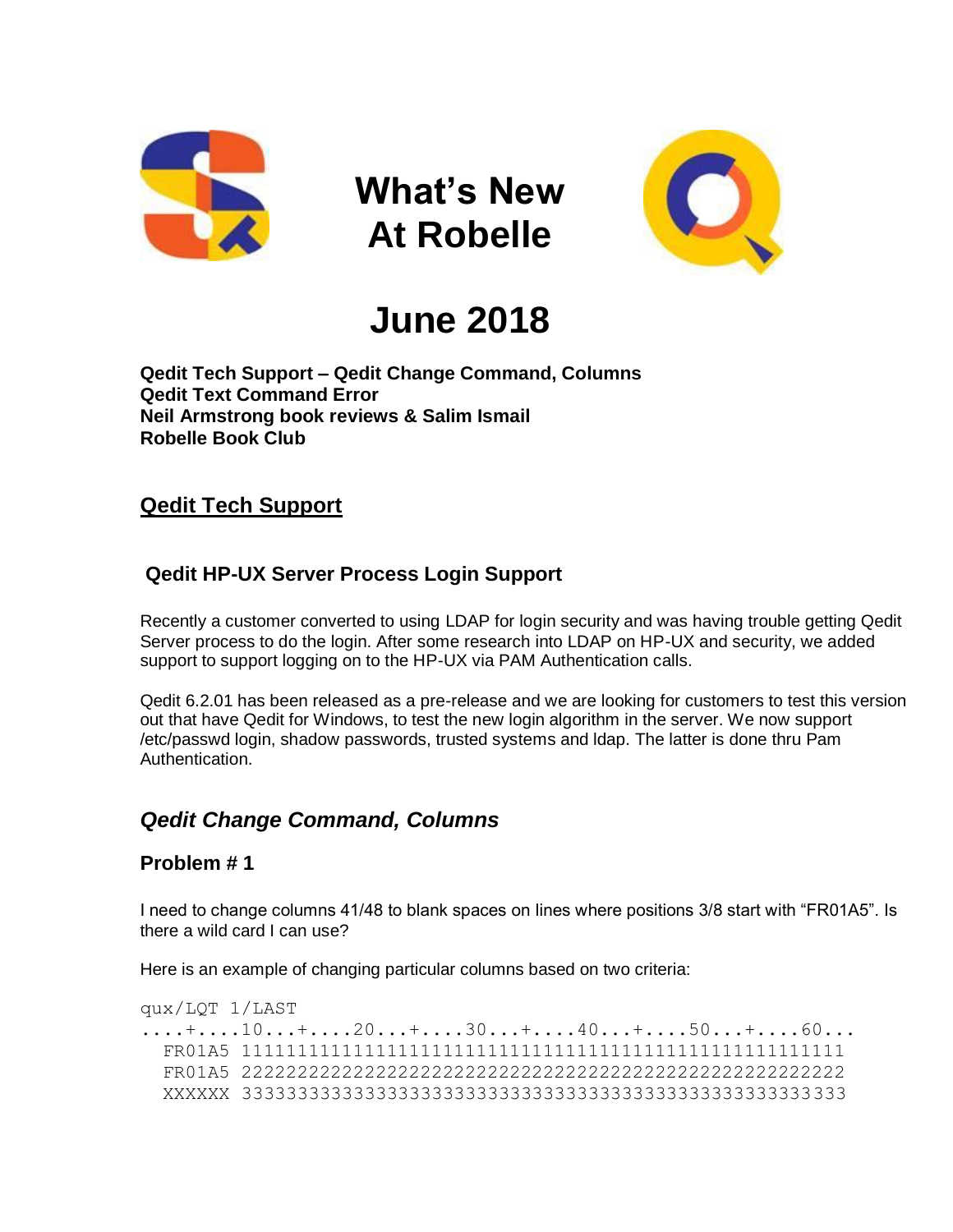```
 YYYYYY 444444444444444444444444444444444444444444444444444444
  ZZZZZZ 555555555555555555555555555555555555555555555555555555
  111111 FR01A5AAAAAAAAAAAAAAAAAAAAAAAAAAAAAAAAAAAAAAAAAAAAAAAA
quz/CH 41/48 " " "FR01A5" (3/8)
     1 FR01A5 1111111111111111111111111111111 
111111111111111
    2 FR01A5 2222222222222222222222222222222 
222222222222222
2 lines changed
qux/LQT 1/LAST
....+....10...+....20...+....30...+....40...+....50...+....60...
  FR01A5 1111111111111111111111111111111 111111111111111
  FR01A5 2222222222222222222222222222222 222222222222222
  XXXXXX 333333333333333333333333333333333333333333333333333333
  YYYYYY 444444444444444444444444444444444444444444444444444444
  ZZZZZZ 555555555555555555555555555555555555555555555555555555
  111111 FR01A5AAAAAAAAAAAAAAAAAAAAAAAAAAAAAAAAAAAAAAAAAAAAAAAA
```
# **Problem # 2**

I'm trying to write a script that will make the following change:

If positions 3/14 have a value of "CH19A5449520", change position 62 from 2 to 0.

See below I made some test data, and using your desired task the change command should change the first two records:

```
qux/LQT ALL
....+....10...+....20...+....30...+....40...+....50...+....60...
  CH19A5449520 2
 CH19A5449521 3
  XXXXXXXXXXXX 4
 CHCHCHCHCHCH 5
 CH19A5449520 2
 CH19A5449520 3
qux/CH "2" (62/62) "0" "CH19A5449520" (3/14) AND "2" (62)
   1 CH19A5449520 
\Omega 4.1 CH19A5449520 
\Omega2 lines changed
qux/LQT ALL
....+....10...+....20...+....30...+....40...+....50...+....60..
  CH19A5449520 0
 CH19A5449521 3
```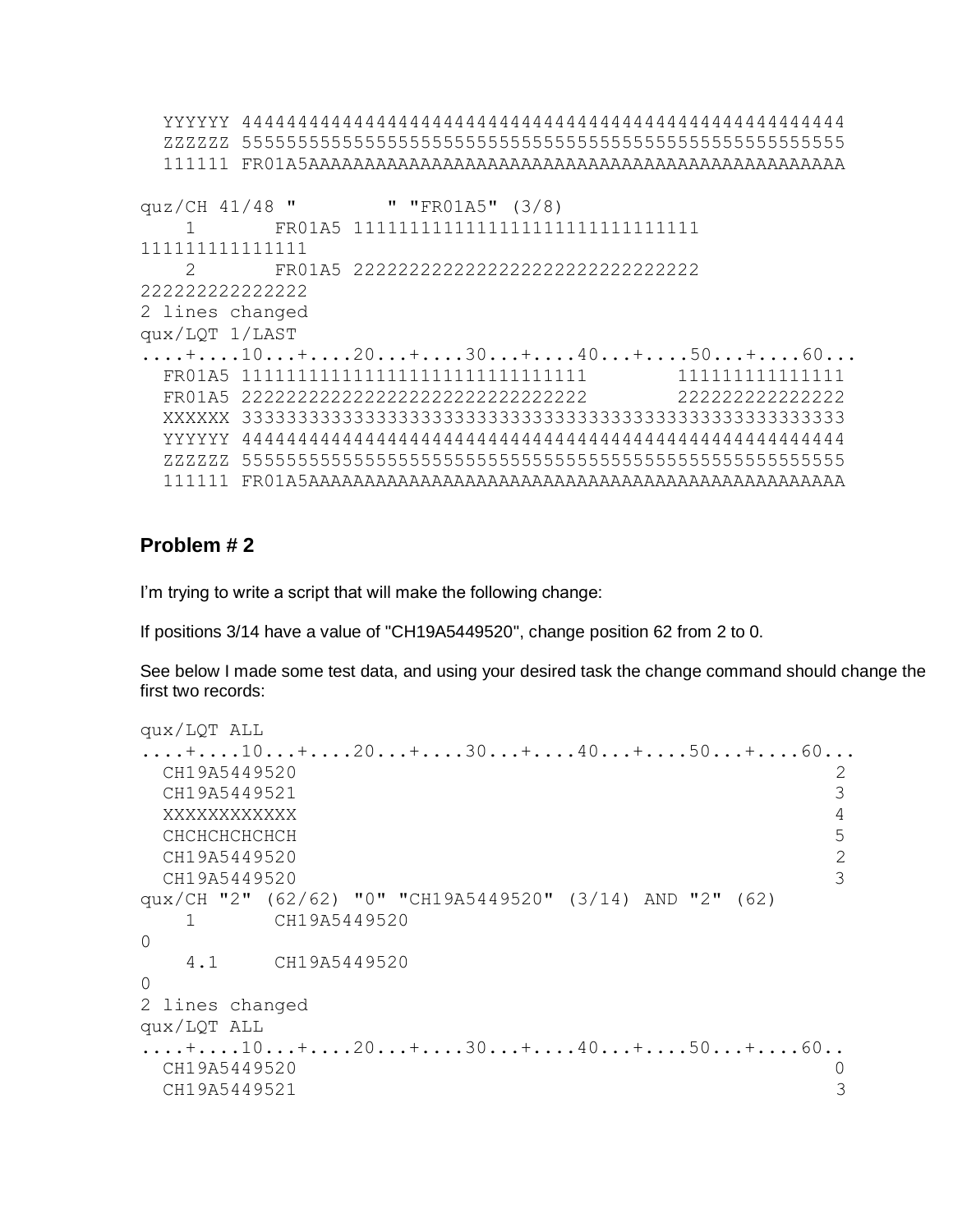| <i>XXXXXXXXXXX</i> |   |
|--------------------|---|
| СНСНСНСНСНСН       | 5 |
| CH19A5449520       |   |
| CH19A5449520       | 3 |
|                    |   |

# **Qedit Text Command Error**

#### **The Question**

What does this mean? Line number out of sequence? Is there a way to ignore this?

```
qedit
Qedit/UX. Copyright Robelle Solutions Technology Inc. 1977-2016 Type ? 
for Help
(Version 6.2)
qux/t newfile
'Language' is now DATA
Error: line number out of sequence (03916800) - renumbering the rest
Abort program - Error# 860
```
#### **The Answer**

What is happening is the last eight characters of the file are likely numbers and the first portion of them is sequential but then suddenly there is a record that is not in sequence.

The thing to do here is text the file in unn numbered, so:

```
t newfile,unn
```
There are very few files that are numbered, so it is typical to text in files with the ,unn option.

You can also do:

```
tq newfile
```
The q means un numbered and quiet in a lot of commands.

# **Neil Armstrong: Book Review An Unlikely Champion by Lisa Bentley**

 This past winter I began to pursue some new goals on the physical front. From a very young age I was always very active and competitive athlete as I find it brings focus and discipline to my work life.

Part of that project, was to learn to swim to be faster with an eventual goal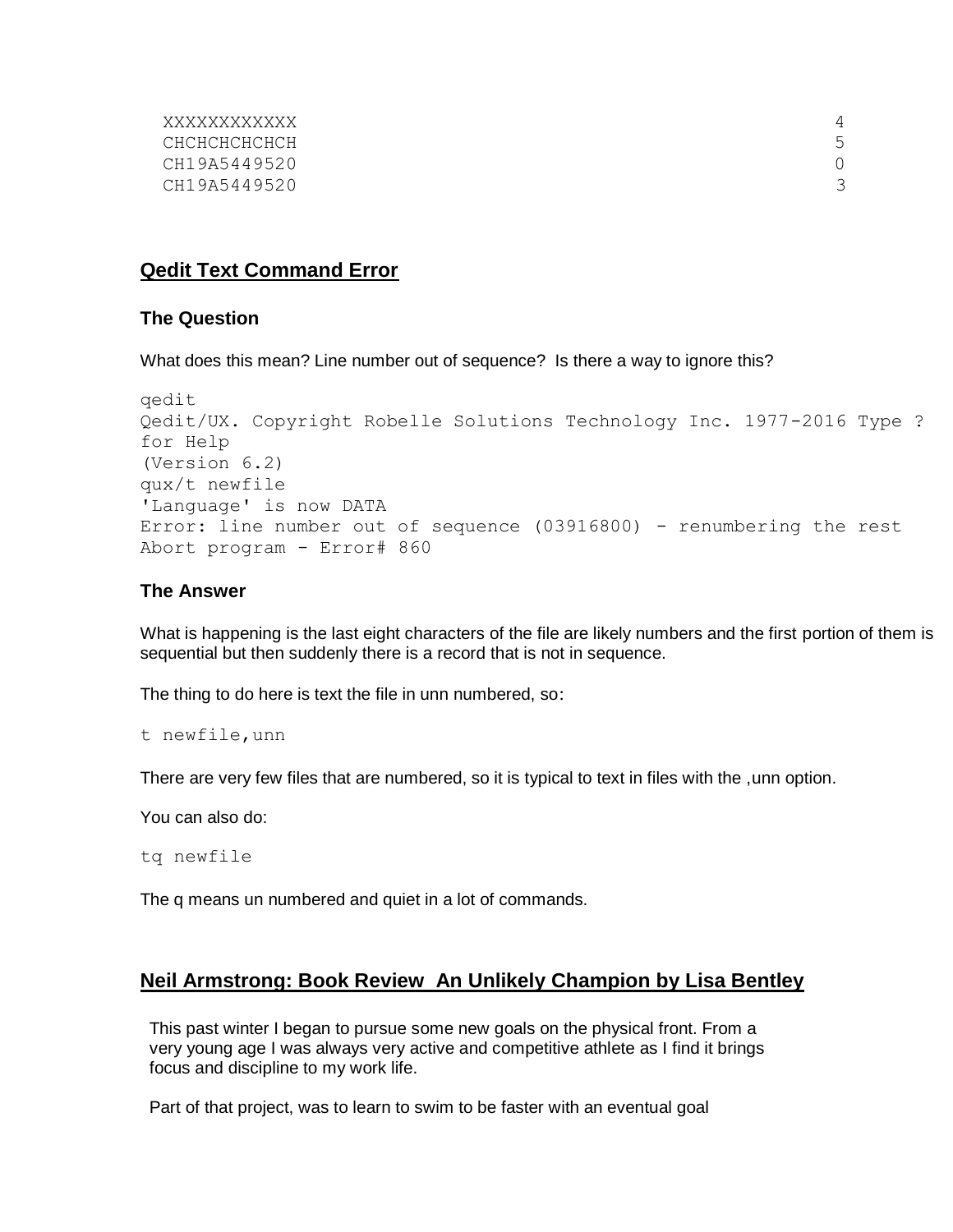to do triathlons. I was fortunate enough to get some training from Lisa Bentley, a world class Canadian Triathlete and now a motivational speaker and coach.

Lisa has written a book, entitled [An Unlikely Champion,](https://www.goodreads.com/book/show/39719825-an-unlikely-champion?from_search=true) since you see Lisa was diagnosed with Cystic Fibrosis at the age of 22, but she considers herself an athlete who just happens to have CF and considers it a gift.

 What comes thru in the book is her incredible positive outlook on life and always trying to her best given whatever the situation.

 Having met a constantly smiling Lisa, her outlook on life, training and life advice come thru in the book in a clear and concise manner.

# **Neil Armstrong: Book Review The Ripple Effect by Greg Wells, PHD**

 One of the books that Lisa Bentley recommends is called The Ripple Effect by Greg Wells, which has a subtitle of Sleep Better, Eat Better, Move Better and Think Better.

 The premise of the book is that you can start to make changes to your life, health with better sleep and diet, and the powerful relationship between diet, exercise, sleep and mental health.

 Given that many of us are IT professionals, it is very important to remember to take care of our bodies and minds and get out and move, given that we are often working for hours at a time at a desk.

 Beginning with sleep to help kick off a better regimine makes a lot of sense to me, and I have already reaped benefits from the suggestions in his book.

I highly recommend [The Ripple Effect: Sleep Better, Eat Better, Move Better, Think Better](https://www.goodreads.com/book/show/34625916-the-ripple-effect?from_search=true)

# **Salim Ismail by Neil Armstrong**

I recently had an opportunity to hear Salim Ismail, one of the founders of Singularity University and serial entrepreneur. He spoke of Disruption, future technology and Exponential organizations. The best part though was getting to ask specific questions after his talk and some of the thoughts it provoked.

I found his talks to be energizing and very thought provoking. I highly recommend listening to his talks:

# **Salim Ismail Talks on Youtube**

[How do we fix civilization?](https://www.youtube.com/watch?v=mV0oKVOIGG4) [Exponential organizations](https://www.youtube.com/watch?v=0q1qAdT-4m0)